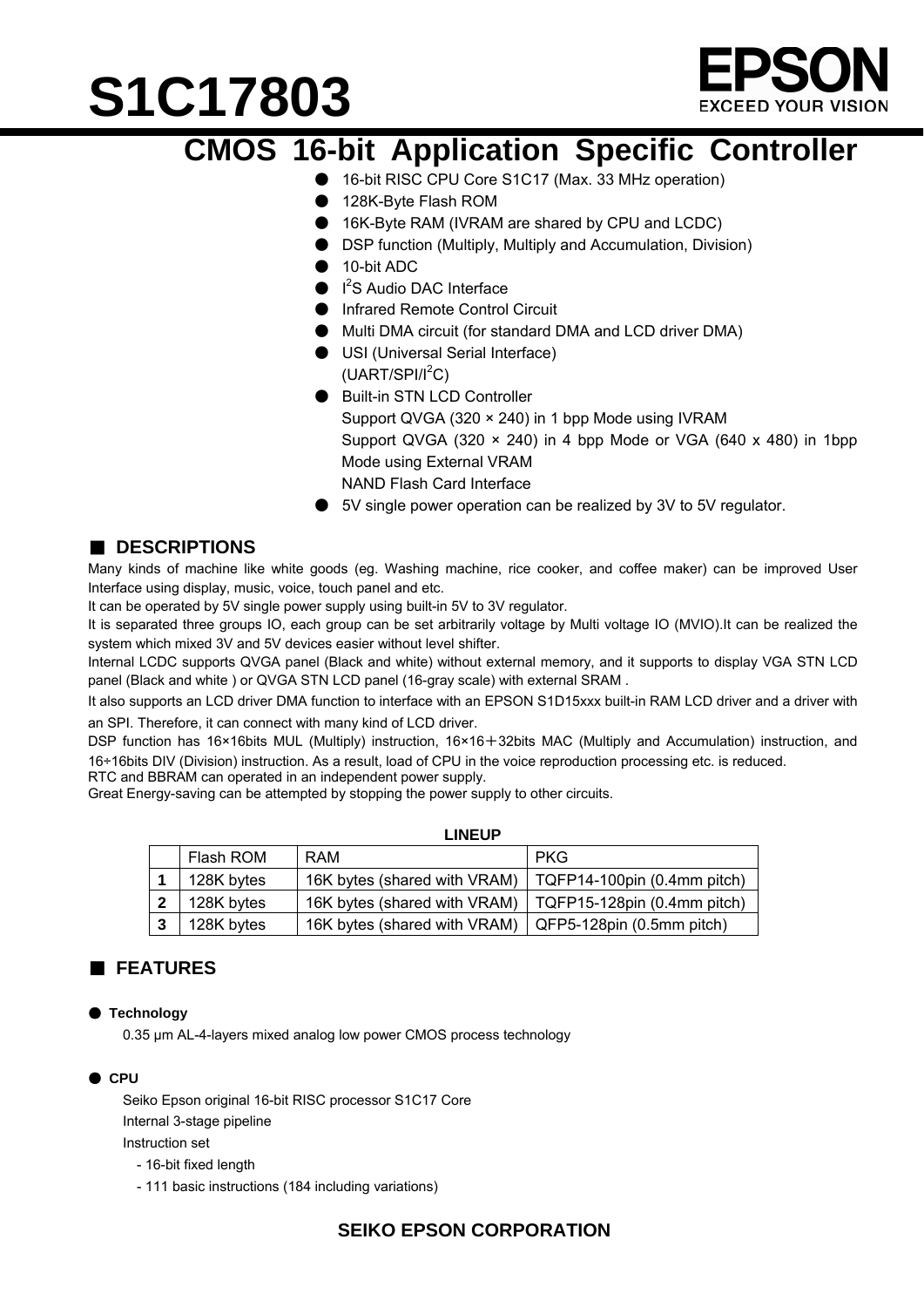- Compact and fast instruction set optimized for development in C language

**Registers** 

- Eight 24-bit general-purpose registers

- Three special registers (24-bit × 2, 8-bit × 1)

Memory space

- Up to 16M bytes accessible (24-bit address)

#### ● **DSP**

| MUL (Multiply)                  | $16 \times 16$ bits (1 cycle)       |
|---------------------------------|-------------------------------------|
| MAC (Multiply and Accumulation) | $16 \times 16 + 32$ bits (1 cycle)  |
| DIV (Division)                  | $16 \div 16$ bits (17 to 20 cycles) |

#### ● **Internal Memories**

| Flash EEPROM | 128K bytes                    |
|--------------|-------------------------------|
| RAM          | 16K bytes (shared with VRAM)  |
| <b>BBRAM</b> | 16 bytes (for Battery Backup) |

#### **Operating Clock**

Main clock

- 1 to 33 MHz (can be divided by 1 to 32) or 32.768 kHz
- On-chip oscillator (crystal or ceramic) or external clock input

Sub clock

- 32.768 kHz (typ.) for the RTC
- On-chip oscillator (crystal)

#### ● **Interrupt Controller**

Four non-maskable interrupts

- Reset (#RESET pin or watchdog timer)
- Address misaligned
- Debug
- NMI (#NMI pin or watchdog timer)
- 18 maskable interrupts TBD
	- Port inputs (two systems)
	- DMA (one system)
	- 16bits timer (one system)
	- 8bits timer (one system)
	- USI (one system)
	- ADC (one system)
	- PWM (one system)
	- $-1<sup>2</sup>S$  (one system)
	- LCDC (one system)
	- 16-bit timers of clock generator (one system)
	- 8-bit timers of clock generator (one systems)
	- UART (one system)
	- I<sup>2</sup>C Master (one system)
	- $-I<sup>2</sup>C$  Slave (one system)
	- RTC (one system)
	- REMC (one system)
	- The interrupt level (priority) of each maskable interrupt system is configurable (levels 0 to 7).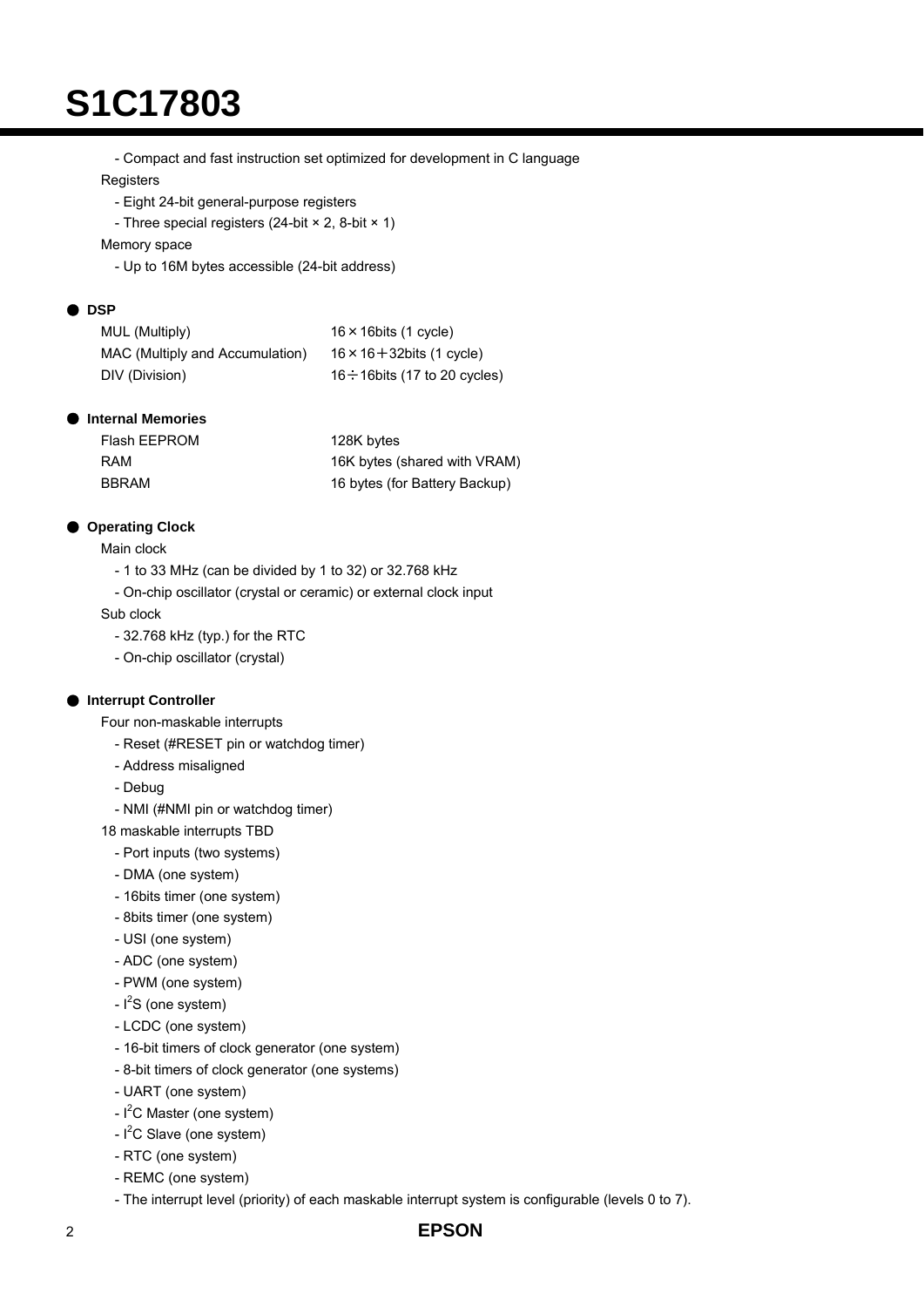#### ● **SRAM Controller**

Provides a 23-bit external address bus, an 8- or 16-bit width selectable data bus, and four chip enable signals to support a maximum of 16M-byte external memory space.

Provides an SRAM UMA feature to access an external VRAM for supporting up to 16-grayscale QVGA LCD panel.

#### ● **PSC (Prescaler)**

Generates the source clocks for the clock generator.

#### ● **CLG (Clock Generator)**

1 channel of 8-bit timer and 2 channels of 16-bit timer are available These timers are for UART, SPI,  $I^2C$  and multi SIO. Each timer can generate an underflow interrupt.

#### ● PWM Control Capture 16-bit Timer/Counter

2 channels of 16-bit timer/counter with PWM output function is available. Each timer can generate 2 compare-match interrupts. 3 type Bit division function is available (10bits + 6bits, 9bits + 7bits, 8bits + 8bits) PWM function for sound supports 8bits and 16bits PCM data. Can output monaural sound without external DAC

#### ● **T8 (8-bit Timer)**

3 channels of 8-bit timer (pre-settable down counter) are available. Clock generated with the counter underflow can be output to external devices. Can be used as an interval timer to trigger the ADC and the USI. Each timer can generate an underflow interrupt.

#### ● **T16A (16-bit Timer)**

1 channels of advanced 16-bit timer (pre-settable down counter) are available. Capture function is available. Can use 2 compare value at the same time

#### ● **Watchdog Timer**

30-bit watchdog timer to generate a reset or an NMI The watchdog timer overflow period (reset or NMI interrupt period) is programmable. The watchdog timer overflow signal can be output outside the IC.

#### ● **RTC**

Contains time counters (second, minute, and hour) and calendar counters (day, day of the week, month, and year). The power source separated with the system power supply (LVDD/HVDD) can be used. Provides the WAKEUP output pin and #STBY input pin to control standby mode. Periodic interrupts are possible.

#### ● **UART**

1 channels of UART is available.

Supports IrDA 1.0 interface.

2-byte receive data buffer and one-byte transmit buffer are built in to support full-duplex communication.

Transfer rate: 150 to 460800 bps, character length: seven or eight bits, parity mode: even, odd, or no parity, stop bit: one or two bits

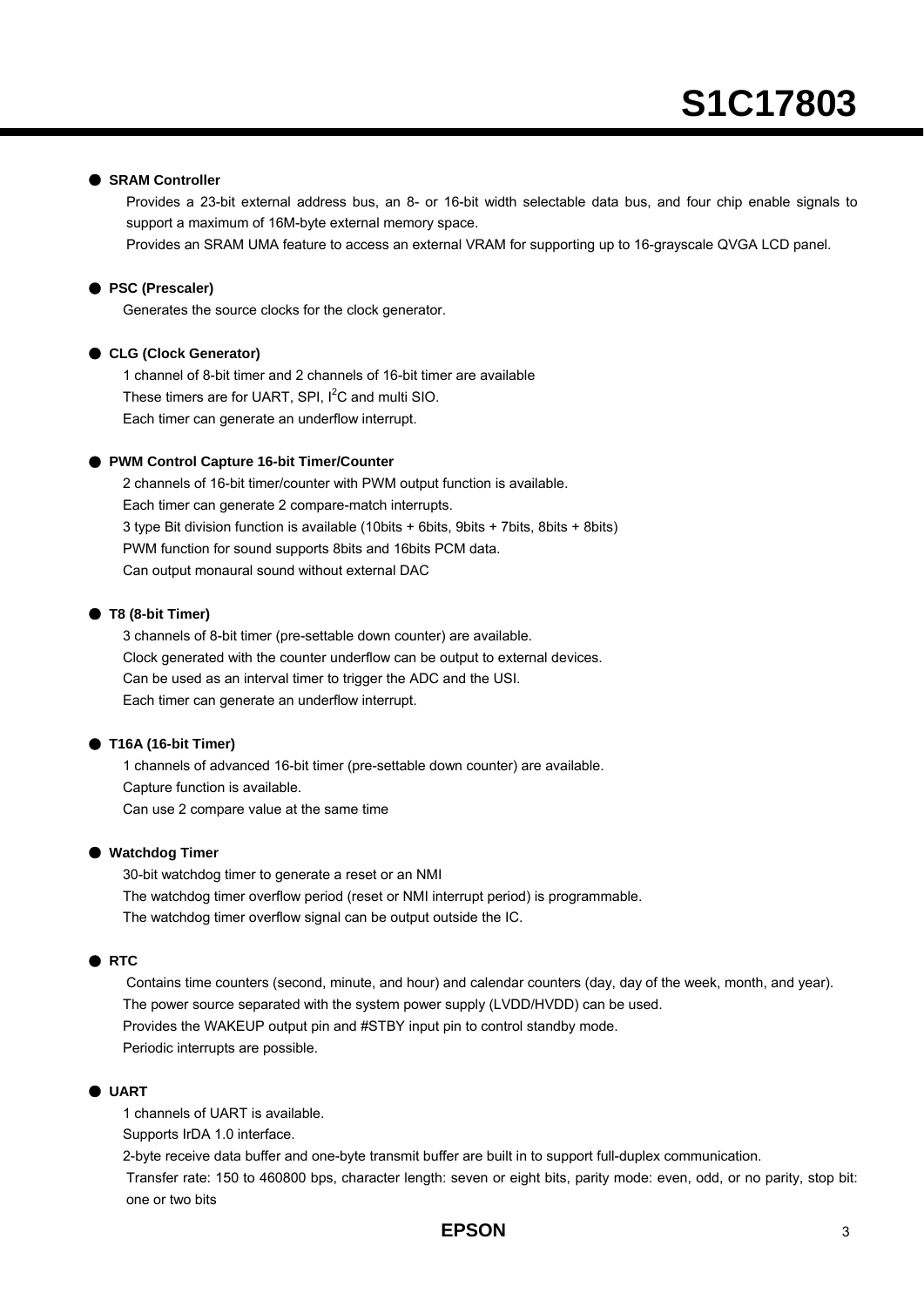Parity error, framing error, and overrun error detectable Each channel can generate receive buffer full, transmit buffer empty, and receive error interrupts.

#### ● **SPI**

Supports both master and slave modes. One-byte receive data buffer and one-byte transmit buffer are built in. Data length: eight bits fixed (MSB first) Data transfer timing (clock phase and polarity variations) is selectable from among 4 types. Can generate receive buffer full and transmit buffer empty interrupts.

#### $\bullet$  I<sup>2</sup>C

Supports 1 of master and 1 of slave mode. Data format: 8 bits (MSB first) Addressing mode: 7-bit addressing (10-bit addressing is not supported.) Supports the noise reject function controlled by a register. Can generate an l<sup>2</sup>C interrupt.

#### ● **USI**

2 channels of Multi serial interface is available for UART, SPI or I<sup>2</sup>C. SPI and  $I^2C$  master or slave mode can be selected Can generate an USI interrupt.

#### $\bullet$   $I^2S$

Supports universal audio l<sup>2</sup>S Bus Interface. One  $I^2S$  output channel in 16-bits resolution. Operates as the master to generate the bit clock, word-select signal, data and master clock. Can generate an l<sup>2</sup>S interrupt.

#### ● **CARD Interface**

Generates 8- or 16-bit NAND Flash interface signals. The ECC function should be implemented in the application program.

#### ● **REMC (Infrared Remote Controller)**

Outputs a modulated carrier signal and inputs remote control pulses. Embedded carrier signal generator and data length counter. Can generate REMC interrupts.

#### ● **DMA**

4 channels table DMA Reload and pause function is available. DMA function for LCD driver interface is available. Trigger source

- USI (SPI/I<sup>2</sup>C) data receive and transmit.
- $I^2S$
- PWM
- ADC

#### ● **LCD Controller**

STN LCD controller

Supports up to 16 gray shades using FRM (Frame Rate Modulation).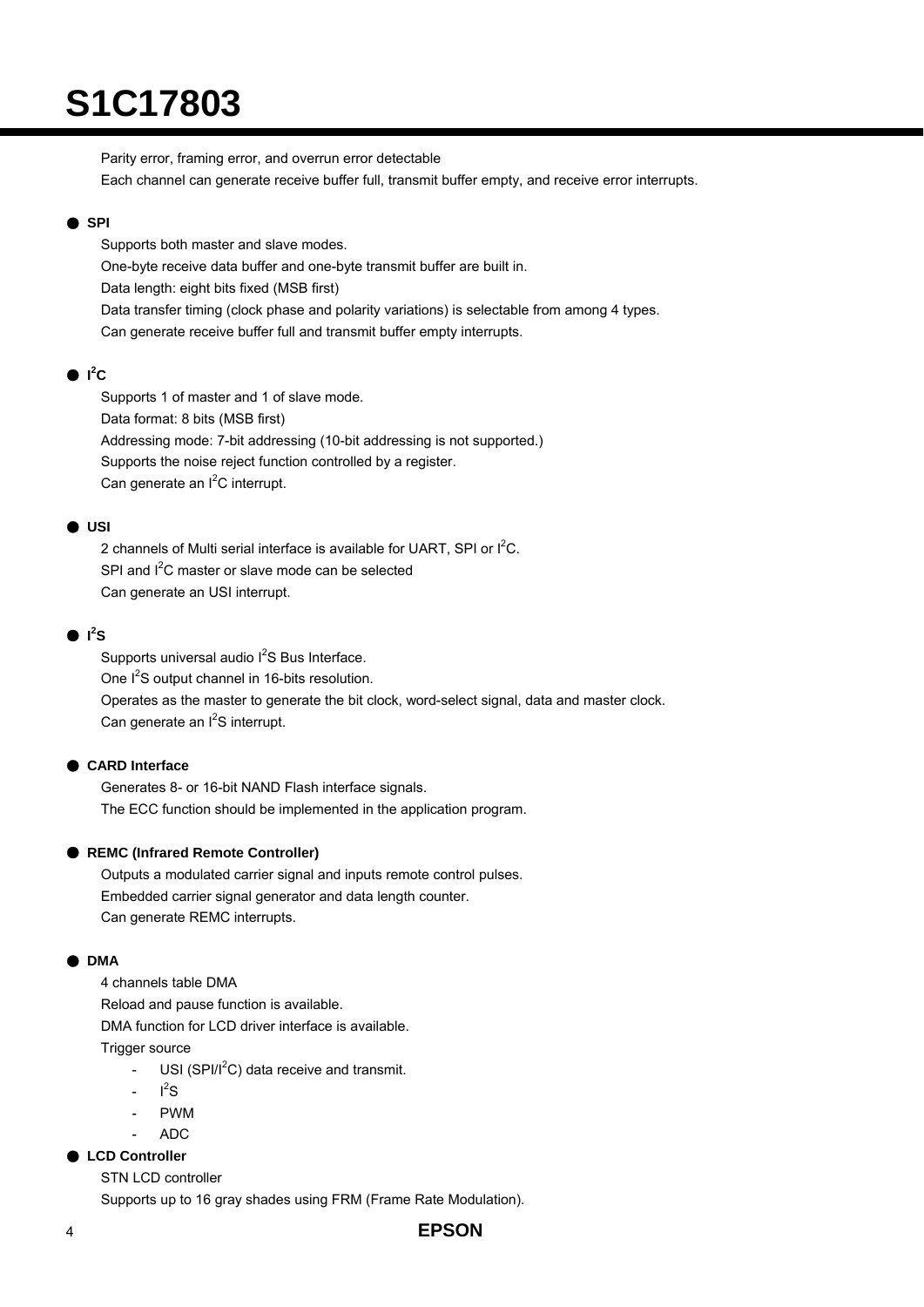1/2/4 bpp (2/4/16 grayscale) monochrome LCD interface (bpp: bit-per-pixel)

16K-byte IVRAM (internal VRAM)

- Can be used to display up to 320 × 240 LCD panels in 1 bpp mode.

- The IVRAM arbiter is provided allowing the CPU and LCD controller to access the IVRAM via the SRAM controller.

The UMA feature allows use of an external SRAM as the VRAM.

- Expands the display size up to QVGA (320 × 240) panels in 4 bpp (16-grayscale) mode or VGA (640 x 480) panels in 1 bpp mode.
- Supports 16-bit SRAMs for the external VRAM. (8-bit SRAMs are not supported.)
	- The EVRAM arbiter is provided allowing the CPU and LCD controller to access the external VRAM via the SRAM controller.

Supports an LCD driver DMA function

- Allows display data transfer to the external LCD driver with no software control.

#### **Supported displays**

- Single panel
- Single drive passive display
- Monochrome/grayscale STN LCD panel with a 4/8-bit data bus width SLA or MLA type LCD driver
- LCD panels with a 4/8-bit parallel MCU interface LCD driver
- (LCD segment/common driver with controller)
- The 80 series parallel MCU interface is supported.
- This interface allows writing to and reading from the external LCD driver.
- LCD panels with an LCD driver that supports 8/9-bit SPI
- Supports 8-bit SPI with 4 lines (SCK, SDA, D/#C, #CS: 8-bit data).
- Supports 9-bit SPI with 3 lines (SCK, SDA, #CS: 8-bit data + D/#C).
- LCD panels with a built-in RAM LCD driver that supports 8/9-bit SPI
- Supports 8-bit SPI with 4 lines (SCK, SDA, D/#C, #CS: 8-bit data).
- Supports 9-bit SPI with 3 lines (SCK, SDA, #CS: 8-bit data + D/#C).

This interface allows only writing to the external LCD driver (it does not support reading from the LCD driver).

#### **Supported drivers**

- EPSON S1D15xxx built-in RAM LCD drivers
- STN LCD drivers with a 4/8-bit parallel MCU interface
	- (LCD segment/common driver with controller)

The 80 series parallel MCU interface is supported.

This interface allows writing to and reading from the external LCD driver.

- STN LCD drivers that support SPI

Supports 8-bit SPI with 4 lines (SCK, SDA, D/#C, #CS: 8-bit data). Supports 9-bit SPI with 3 lines (SCK, SDA, #CS: 8-bit data + D/#C).

This interface allows only writing to the external LCD driver

(it does not support reading from the LCD driver).

#### ● **ADC**

10-bit A/D converter with up to 4 analog input ports Can generates an end of conversion interrupt and an out of range interrupt.

#### ● GPIO (General-Purpose I/O Ports)

Maximum 93 I/O ports and 4 input ports are available. (TBD)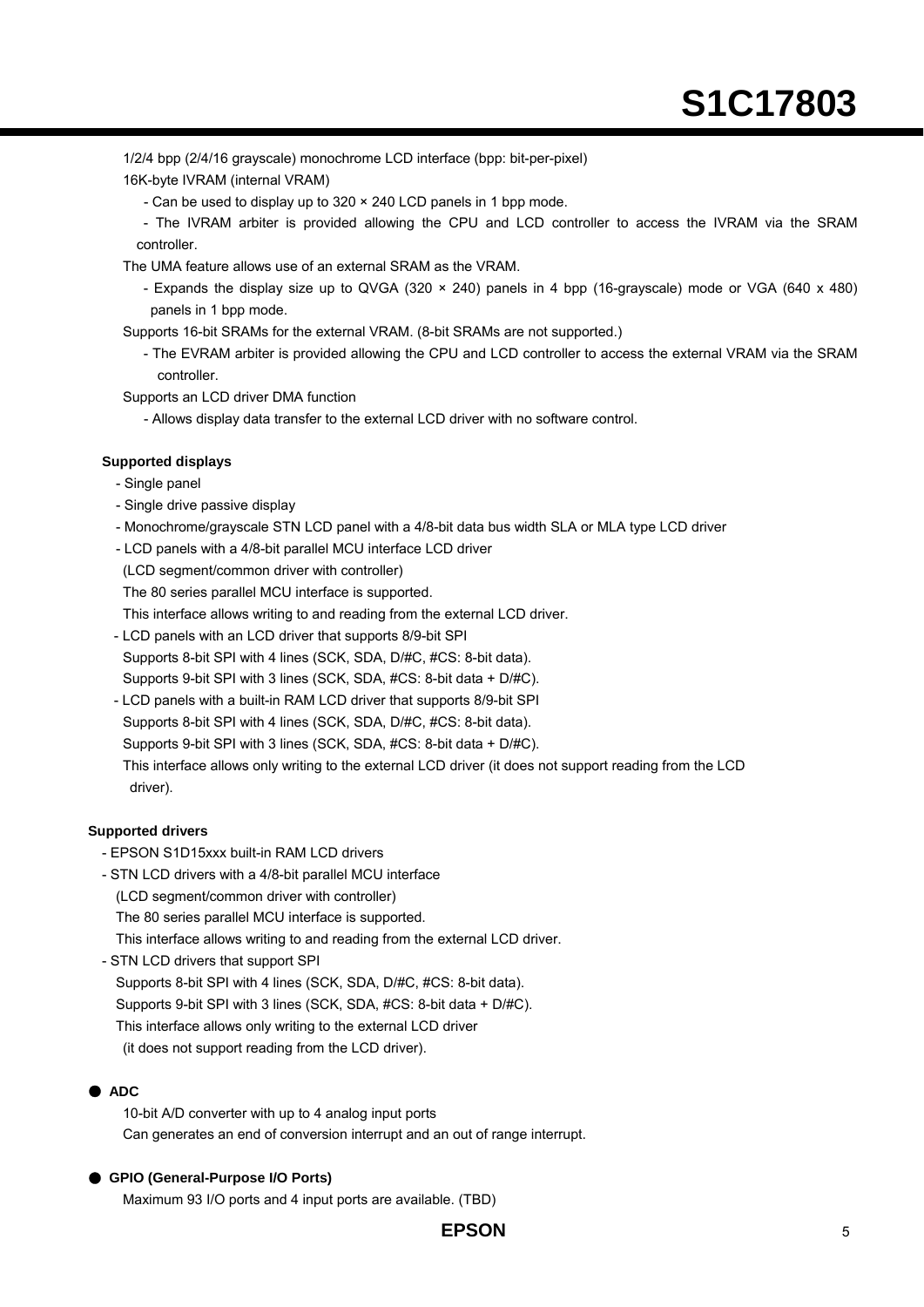Can generate input interrupts from the 29 ports selected with software.(P2x, P4x, P8x, PAx)

 \*The GPIO ports are shared with other peripheral function pins (UART, PWM etc.). Therefore, the number of GPIO ports depends on the peripheral functions used.

#### ● **Regulator**

5V to 3V conversion 5V single power supply operation

#### ● **Multi I/O voltage**

The each IO group of three (IO1, IO2, Bus) can be selected interface voltage.

#### ● **Operating Voltage**

| IOVDD1:        | $2.70 - 5.50V$ |
|----------------|----------------|
| IOVDD2:        | $2.70 - 5.50V$ |
| <b>BUSVDD:</b> | $2.70 - 5.50V$ |
| LVDD:          | $2.70 - 3.60V$ |
| RTCVDD:        | $2.70 - 3.60V$ |
| AVDD(I/O):     | $2.70 - 5.50V$ |
| RGVDD:         | $4.50 - 5.50V$ |

#### ● **Operating Temperatures**

-40 to 70°C (Flash memory Erase/Write) -40 to 85°C (Excluding the above-mentioned)

#### ● **Power Consumption**

Battery Backup (for memory): 0.085 µA Battery Backup (for clock, memory): 3.7µA Sleep mode: 6 µA Halt mode (33MHz): 11 mA Operating (33 MHz): 32 mA

\* By controlling the clocks through the Clock-Gear (CMU), power consumption can be reduced.

\*These figures are for reference only, based on 3.3V usage without a regulator. Actual figures will depend on circuit operation and core CPU processing.

#### ● Shipping Form

Package: TQFP14-100pin (12 mm × 12 mm × 1.2 mm, 0.4 mm pin pitch) Package: TQFP15-128pin (14 mm × 14 mm × 1.2 mm, 0.4 mm pin pitch) Package: QFP5-128pin (14 mm × 20 mm × 3.5 mm, 0.5 mm pin pitch)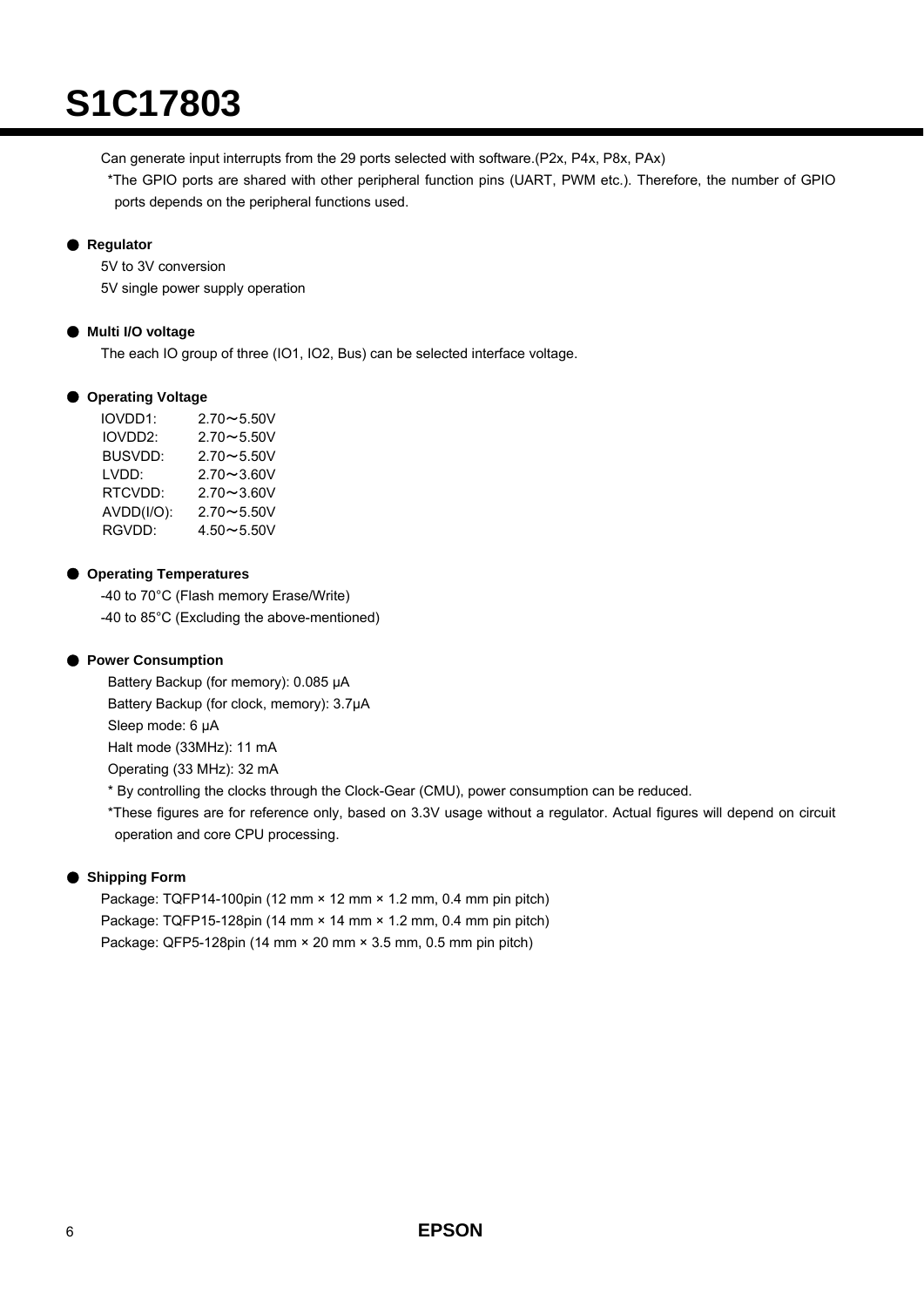#### ■ **Block diagram**